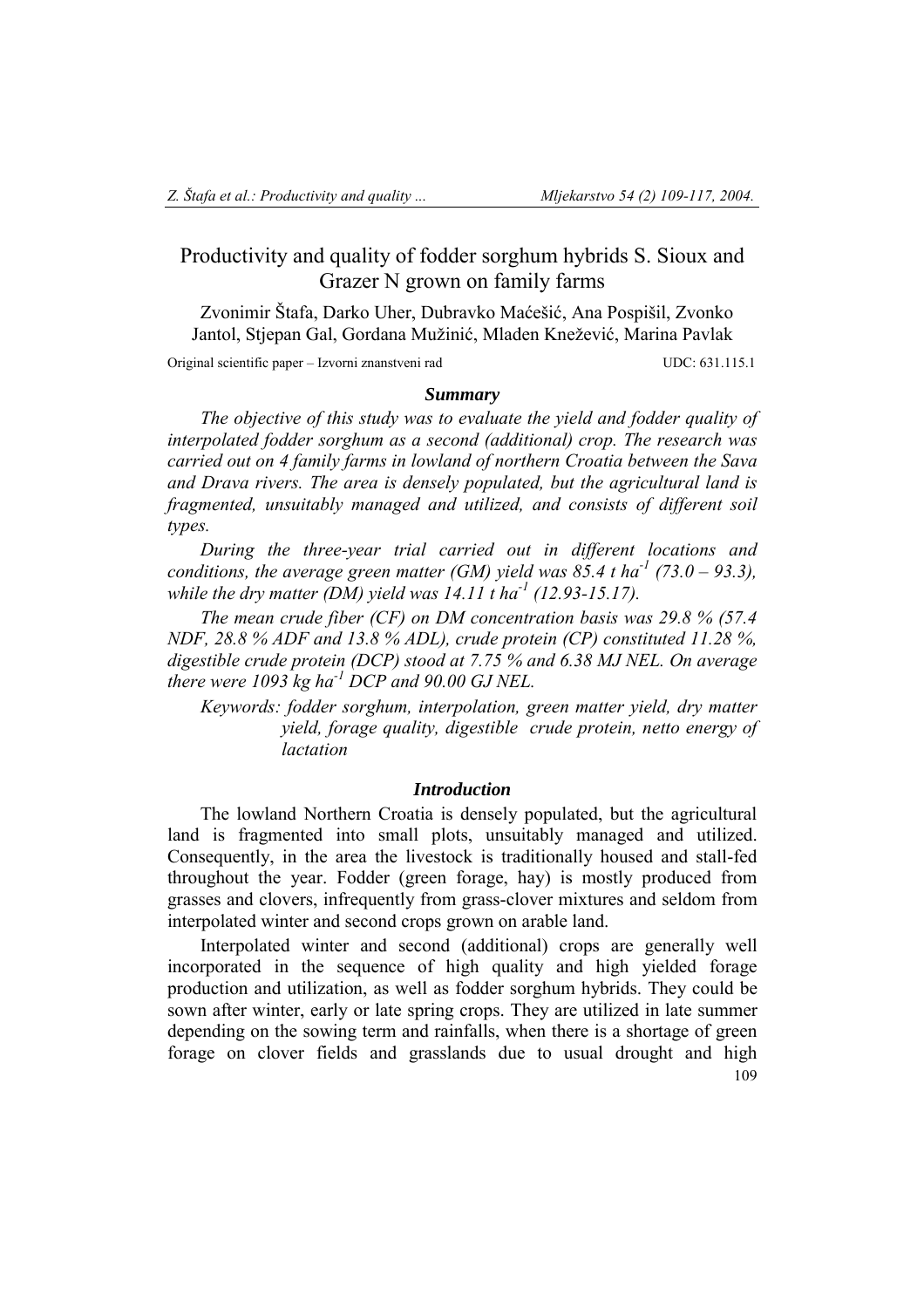temperatures. They are harvested in several cuts, fed directly from field until the autumn frost (Šoštarić-Pisačić, 1956; Martin and Leonard, 1967; Čižek, 1970; Šoštarić-Pisačić et al. 1972; Đorđević et al. 1972; Štafa 1988; Štafa et al. 1993, 1994, 1997, 1999, Korošec 1998), while surpluses are ensiled. These results are in a higher production of high quality forage per ha throughout vegetation.

The paper considers yield, quality and harvest term of hybrids S. Sioux and Grazer N grown as second crops (after winter cereal and pea mixtures) over the same area throughout vegetation.

### *Materials and methods*

Characteristics and fertility potentials of fodder sorghum hybrids (S. Sioux in 1999 and 2000; Grazer N in 2001) were determined on four family farms (Gal-Kapela Podravska, Ludbreg, Mlinar - Veliki Bukovec, Mužinić - Križevčec, D. Zelina, Uher - Grabovac, Virovitica).

Fodder sorghum was sown in a sequence of fodder cropping as additional crop, after having harvested the green fodder of winter pea (cv. Maksimir winter) and cereals (tritikale-cv. Clercal, wheat-cv. Sana and Žitarka).

Soils of different types and fertility (alluvial semigley - Gal and Mlinar, eutric cambisol brown eutrich-Uher, Pseudogleys of sloping terrains (Bogunović et al. 1996) were examined in the area of a rather humid continental climate with large temperature oscillations (the annual average temperature is from 9.9 in Križevci to 11.3 °C in Virovitica and Zagreb) and precipitation throughout the vegetation (from 470.9 mm in Virovitica to 504.1 mm in Koprivnica).

After the winter mixtures had been harvested, the soil was ploughed up to the depth of 15 cm and fertilized with NPK 8:26:26 at the rate of 400 kg  $\text{ha}^{-1}$ . After having been sown at the seed rate of 21 kg ha<sup>-1</sup> using a cereal drill with 50 cm interlinear row distance, the area was treated with Radazin WP-50 at 2.0 kg ha-1. After each harvest, the crop was top dressed with CAN (calcium ammonium nitrate 27% N, 30 kg ha<sup>-1</sup> of pure N) at the rate of 110 kg ha<sup>-1</sup>.

The green fodder yield was determined on the basis of two (Uher, Mužinić) or three harvesting terms (Gal, Mlinar) at 150-200 cm sward height by sampling  $10 \text{ m}^2$  in four repetitions.

The DM was determined by drying 1.0 kg of green fodder at 105°C. The chemical composition was determined according to the A.O.A.C. method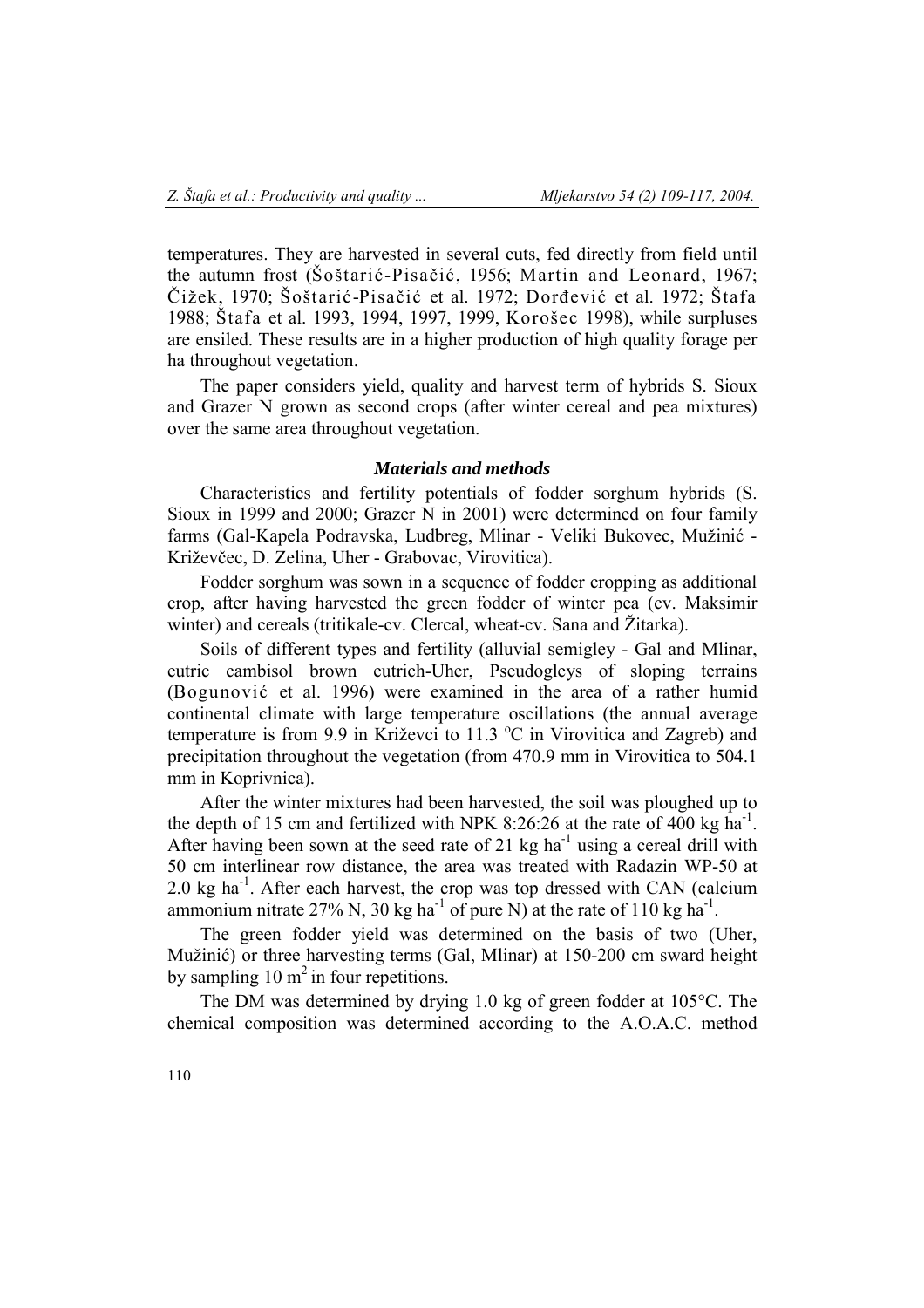LSD 0.05 LSD 0.01

(1984) and yields were recalculated to the 1 ha area. The daily milk production and milk quality was also recorded.

### *Results*

The variations in the GM yield of fodder sorghum S. Sioux (1999 and 2000) and Grazer N (2001) depended on the location, the soil fertility and the agrotechnology applied (the sowing term of May-June, number of harvests: two or three yearly).

The highest mean GM yield (table 1) achieved on the Gal and Mlinar family farms  $(90.0 \text{ and } 93.3 \text{ t ha}^{-1}$  respectively) was significantly higher  $(P<0.01)$  compared to Mužinić (73.0 t ha<sup>-1</sup>). The green fodder yield achieved on the Uher family farm  $(85.3 \text{ t} \text{ ha}^{-1})$  was also significantly higher  $(P<0.05)$ compared to Mužinić.

# *Table 1: Green fodder yield of fodder sorghum hybrids (additional crop) on family farms.*

| obiteljskim gospodarstvima |                                                                                           |          |          |          |
|----------------------------|-------------------------------------------------------------------------------------------|----------|----------|----------|
| Family farm                | Total green fodder yield $(t \text{ ha}^{-1})$<br>Ukupni prinosi zelene mase sirka u t/ha |          |          |          |
| Obiteljsko gospodarstvo    | Year - Godina                                                                             |          |          |          |
|                            | 1999                                                                                      | 2000     | 2001     | X        |
| 1. Mužinić-D.Zelina        | $80.0*$                                                                                   | $60.0**$ | 79.0**   | $73.0**$ |
| 2. Mlinar-M.Bukovec        | $70.0**$                                                                                  | 100.0    | 110.0    | 93.3     |
| 3. Uher-Virovitica         | 93.0                                                                                      | $83.0**$ | $80.0**$ | $85.3*$  |
| 4. Gal-Ludbreg             | 100.0                                                                                     | $80.0**$ | $90.0**$ | 90.0     |

*Tablica 1: Urodi zelene mase hibrida krmnog sirka (naknadni usjev) na* 

In the period under review, the average GM yield  $(85.4 \text{ tha}^{-1})$  varied from 80.8 t ha<sup>-1</sup> to 89.7 t ha<sup>-1</sup>

 9.60 13.79

*X* 85.8 80.8 89.7 85.4

 11.97 17.20

 7.53 10.78

The mean DM yield (table 2) of  $14.11$  t ha<sup>-1</sup> varied from 12.93 (Mužinić) to  $15.17$  t ha<sup>-1</sup> (Mlinar).

The highest mean DM yield achieved on the Mlinar family farm (15.17 t ha<sup>-1</sup>) was significantly higher compared to Uher  $(P< 0.05)$  and Mužinić (P<0.01). The mean DM yield achieved on the Uher and Gal family farms was significantly higher (P<0.05 and P<0.01 respectively) compared to Mužinić.

 6.78 9.50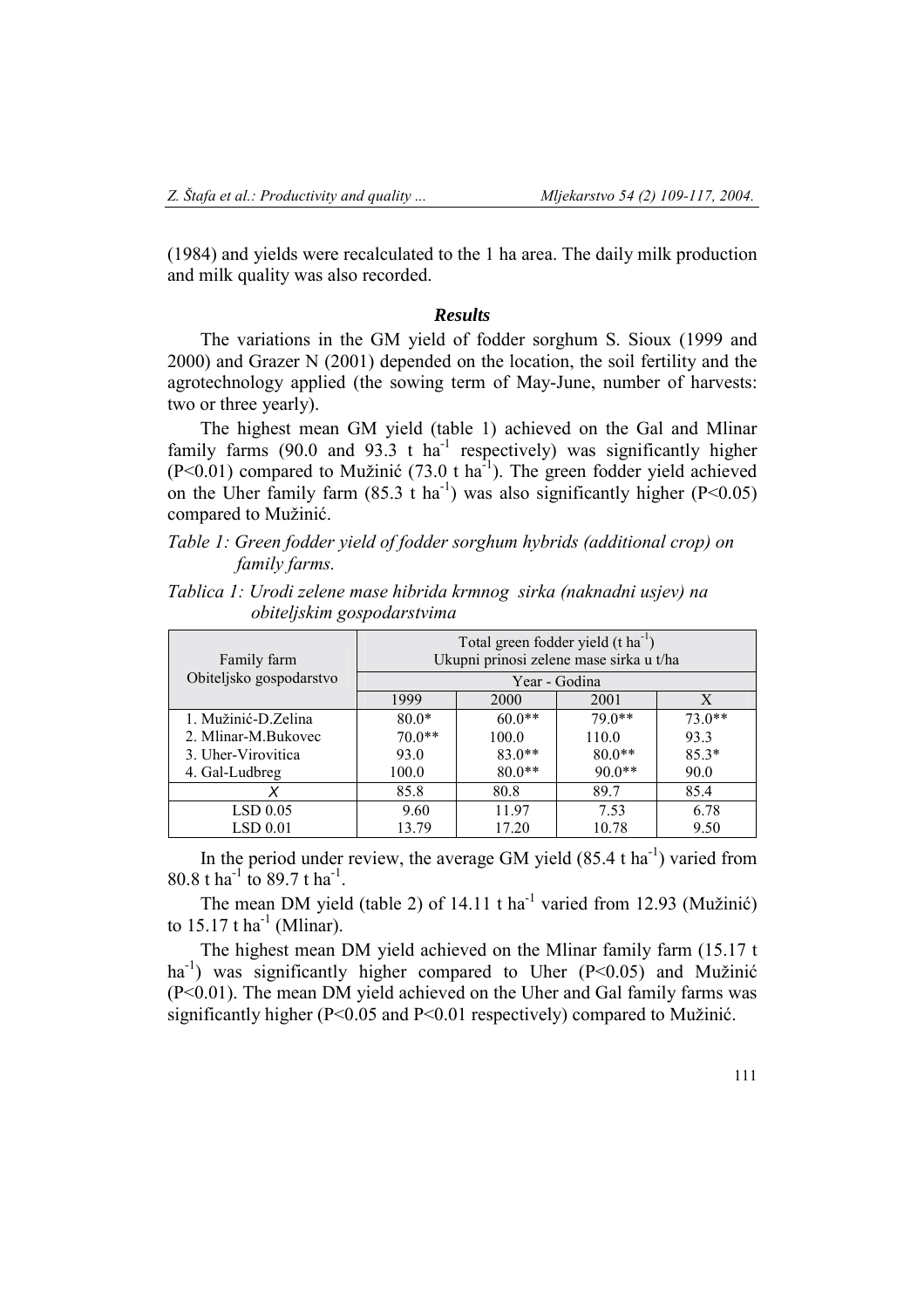# *Table 2: Dry matter yield of fodder sorghum hybrids S. Sioux and Grazer N (additional crop) on family farms.*

| Tablica 2: Prinosi suhe tvari hibrida krmnog sirka S. Sioux i Grazer N |  |
|------------------------------------------------------------------------|--|
| (naknadni usjev) na obiteljskim gospodarstvima.                        |  |

|                         | Total dry matter yield $(t \text{ ha}^{-1})$ |       |       |       |
|-------------------------|----------------------------------------------|-------|-------|-------|
| Family farm /           | Ukupni prinosi suhe tvari sirka u t/ha       |       |       |       |
| Obiteljsko gospodarstvo | Year - Godina                                |       |       |       |
|                         | 1999                                         | 2000  | 2001  | X     |
| 1. Mužinić-D. Zelina    | 14.4                                         | 10.2  | 14.2  | 12.93 |
| 2. Mlinar-M.Bukovec     | 11.9                                         | 16.0  | 17.6  | 15.17 |
| 3. Uher-Virovitica      | 14.9                                         | 13.3  | 13.6  | 13.93 |
| 4. Gal-Ludbreg          | 16.0                                         | 12.8  | 14.4  | 14.40 |
| X                       | 14.30                                        | 13.08 | 14.95 | 14.11 |
| LSD 0.05                | 1.31                                         | 1.39  | 2.16  | 0.97  |
| LSD 0.01                | 1.88                                         | 2.00  | NS    | 1.32  |

The chemical composition (table 5) DM based was: 10.0 % ash, 1.9 % fat (oil), 29.8 % fiber and 47,02 % NET. The energy value converted into starch value was 55.45 %, while in kg DM 6,38 MJ NEL. The high green fodder yield and quality at 150-200 cm of sward height resulted in a high digestible protein yield per hectar of area.

*Table 3: Digestible crude protein yield of fodder sorghum hybrids sown as additional crop on family farms.* 

# *Tablica 3: Prinosi PSB krmnog sirka sijanog kao naknadni usjev na obiteljskim gospodarstvima.*

| Family farm /           | Total digestible crude protein yield (kg ha <sup>-1</sup> )<br>Ukupni prinosi PSB sirka u kg/ha<br>Year - Godina |      |      |           |
|-------------------------|------------------------------------------------------------------------------------------------------------------|------|------|-----------|
| Obiteljsko gospodarstvo |                                                                                                                  |      |      |           |
|                         | 1999                                                                                                             | 2000 | 2001 | X         |
| 1. Mužinić-D. Zelina    | 1010                                                                                                             | 850  | 968  | 942       |
| 2. Mlinar-M.Bukovec     | 1025                                                                                                             | 1121 | 1350 | 1165      |
| 3. Uher-Virovitica      | 1322                                                                                                             | 1070 | 924  | 1105      |
| 4. Gal-Ludbreg          | 1200                                                                                                             | 1050 | 1234 | 1161      |
| X                       | 1139                                                                                                             | 1023 | 1119 | 1093      |
| LSD 0.05                |                                                                                                                  |      |      | <b>NS</b> |
| LSD 0.01                |                                                                                                                  |      |      | NS        |

The mean DCP yield (table 3) of 1093 kg ha<sup>-1</sup>, achieved over the three years of examination, varied from the lowest of 942 kg ha<sup>-1</sup> (Mužinić) to the highest of 1165 kg ha<sup>-1</sup> (Mlinar), but the differences among the farms were not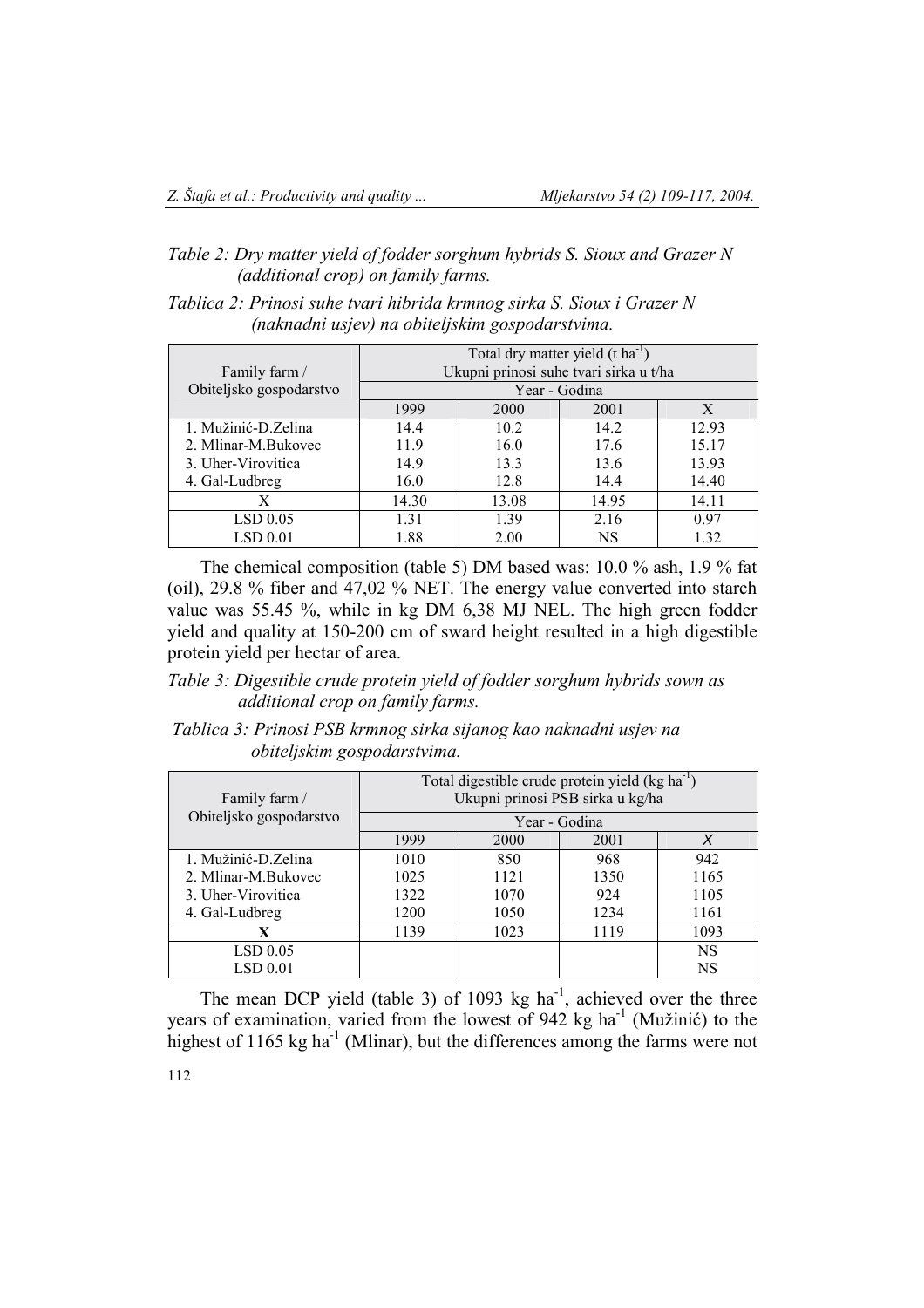significant. Comparing the analysed years, the mean DCP yield varied from 1023 kg ha<sup>-1</sup> (in 2000) to 1139 kg ha<sup>-1</sup> (1999), but the differences were not significant.

The average NEL value (table 4) of 90.0 GJ NEL varied from the lowest of 80.0 GJ NEL (Mužinić), compared to the significantly higher value on the rest of the farms, to the highest value achieved on the Mlinar family farm (98.0 GJ NEL).

*Table 4: Yield of fodder sorghum (GJ NEL) sown as additional crop on family farms.* 

*Tablica 4: Prinosi krmnog sirka (GJ NEL) sijanog kao naknadni usjev na obiteljskim gospodarstvima.*

| Family farm /<br>Obiteljsko gospodarstvo | Total yield of GJ NEL ha <sup>-1</sup><br>Ukupni prinosi GJ NEL ha <sup>-1</sup><br>Year - Godina |       |       |       |
|------------------------------------------|---------------------------------------------------------------------------------------------------|-------|-------|-------|
|                                          | 1999                                                                                              | 2000  | 2001  | X     |
| 1. Mužinić-D. Zelina                     | 87.8                                                                                              | 65.9  | 86.2  | 80.0  |
| 2. Mlinar-M.Bukovec                      | 76.9                                                                                              | 103.4 | 113.7 | 98.0  |
| 3. Uher-Virovitica                       | 96.3                                                                                              | 85.9  | 84.7  | 89.0  |
| 4. Gal-Ludbreg                           | 103.4                                                                                             | 82.7  | 93.0  | 93.0  |
| X                                        | 91.1                                                                                              | 84.5  | 94.4  | 90.0  |
| LSD 0.05                                 |                                                                                                   |       |       | 7.59  |
| LSD 0.01                                 |                                                                                                   |       |       | 11.02 |

*Table 5: Chemical composition of fodder sorghum hybrids (%).* 

*Tablica 5: Kemijski sastav hibrida krmnoga sirka (%).* 

|                                 | % in dry matter<br>% u suhoj tvari | % in green matter<br>% u zelenoj masi |
|---------------------------------|------------------------------------|---------------------------------------|
| Dry matter / Suha tvar          |                                    | 16.52                                 |
| Crude protein / Sirovi proteini | 11.28                              | 1.87                                  |
| <b>DCP</b>                      | 7.75                               | 1.28                                  |
| Crude fiber / Sirova vlakna     | 29.8                               | 4.92                                  |
| Crude fat / Sirove masnoće      | 1.9                                | 0.31                                  |
| Ash / Pepeo                     | 10.0                               | 1.65                                  |
| NET.                            | 47.02                              | 7.77                                  |
| MJ NEL                          | 6.38                               | 1.054                                 |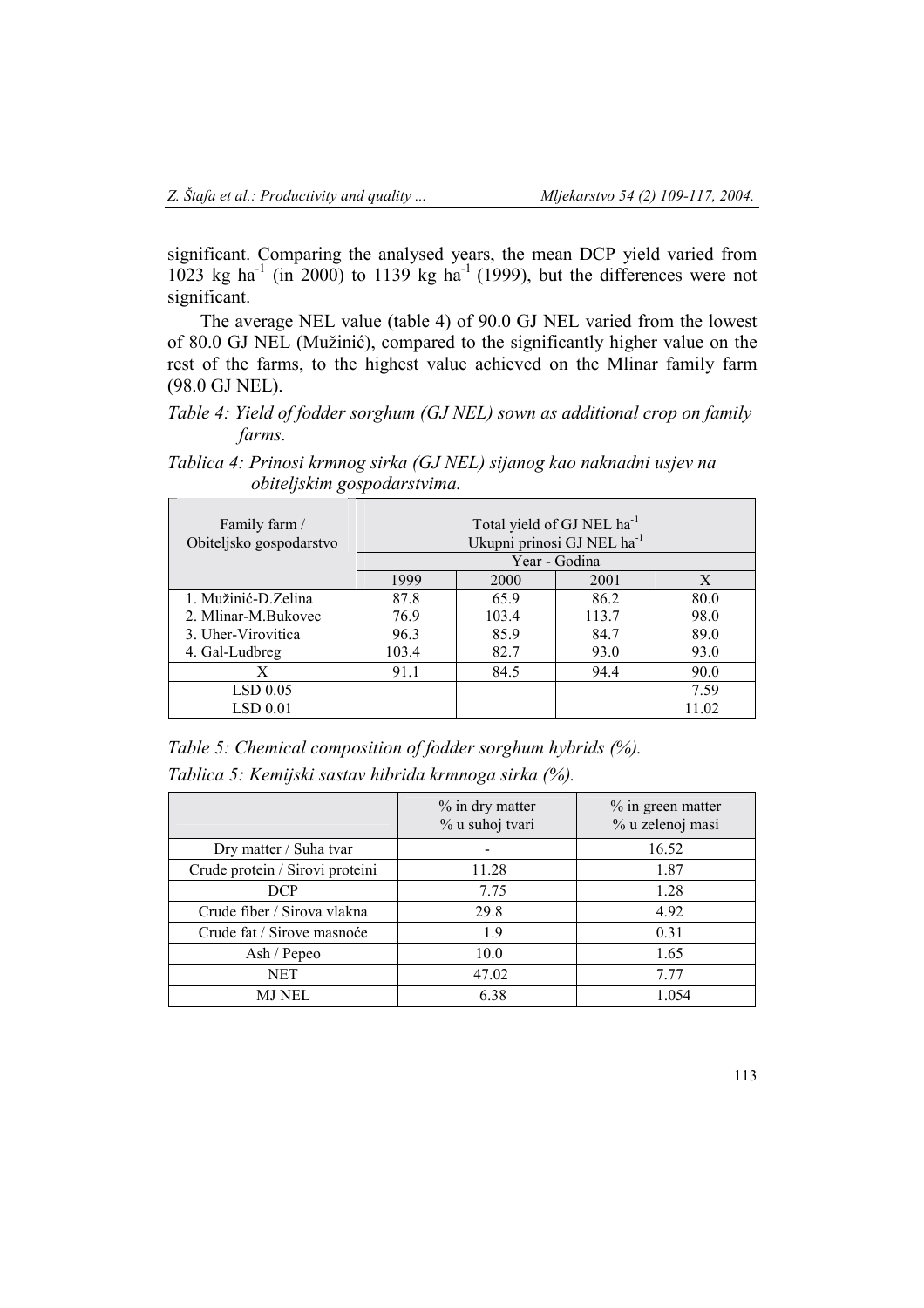### *Discussion*

Intensive livestock, especially dairy production, characterizes the central Croatia.

Due to a lack of arable land in densely populated areas, feed for livestock is produced in all the available areas, often after harvesting the first crop by interpolation of fodder crops based on the principle of two cuts per year.

Small plots, specific soil quality and climate conditions (usual summer droughts) limit the number of crops suitable for interpolation in the area.

Following a harvest of winter cereal and pea mixtures, the plots were sown with fodder sorghum hybrids S. Sioux and Grazer N. They are characterised by deep rooting, waxen cover and a low transpiration coefficient. As a result, the high quality forage was utilized in good sequence directly from the field, from mid summer and the beginning of autumn to the frost, that is in line with the results of Štafa et al. (1993, 1997, 1999). Under the less suitable conditions for growth and development (the 2000 summer drought), the hybrids achieved high GM and DM yields and met the demands of dairy farmers.

Yields and terms of utilization are depended on the agrotehnology applied, especially on the sowing terms and nitrogen fertilization. Thus, in a drought period at the beginning of July (Mlinar, 1999 and Mužinić, 2000) the sowing resulted in two high yielding harvests, while on two family farms (Mlinar and Gal) it was utilized in three harvests at the height of 150-200 cm.

At this vegetation point the sorghum is leafy and grows intensively, but the DM yield is low (16.52 % on average), as confirmed in the present paper.

At this stage of growth, the sorghum composition GM based was on average: 1.43 % CP, 4.92 % CF (out of them 2.61 NDF, 1.7 ADF and 0.37 ADL) and 7.77 % NET, that affected milk production on all the farms involved.

### *Conclusions*

Overall, the research evidence presented in this paper suggests that

- Fodder sorghum hybrids S. Sioux and Grazer N are very well incorporated in the sequence of high quality fodder production if sown as additional crops after winter cereal and pea mixtures during May and June (Mlinar, 1999 and Mužinić, 2000), even if sown in the beginning of July due to prolonged utilization of winter mixtures.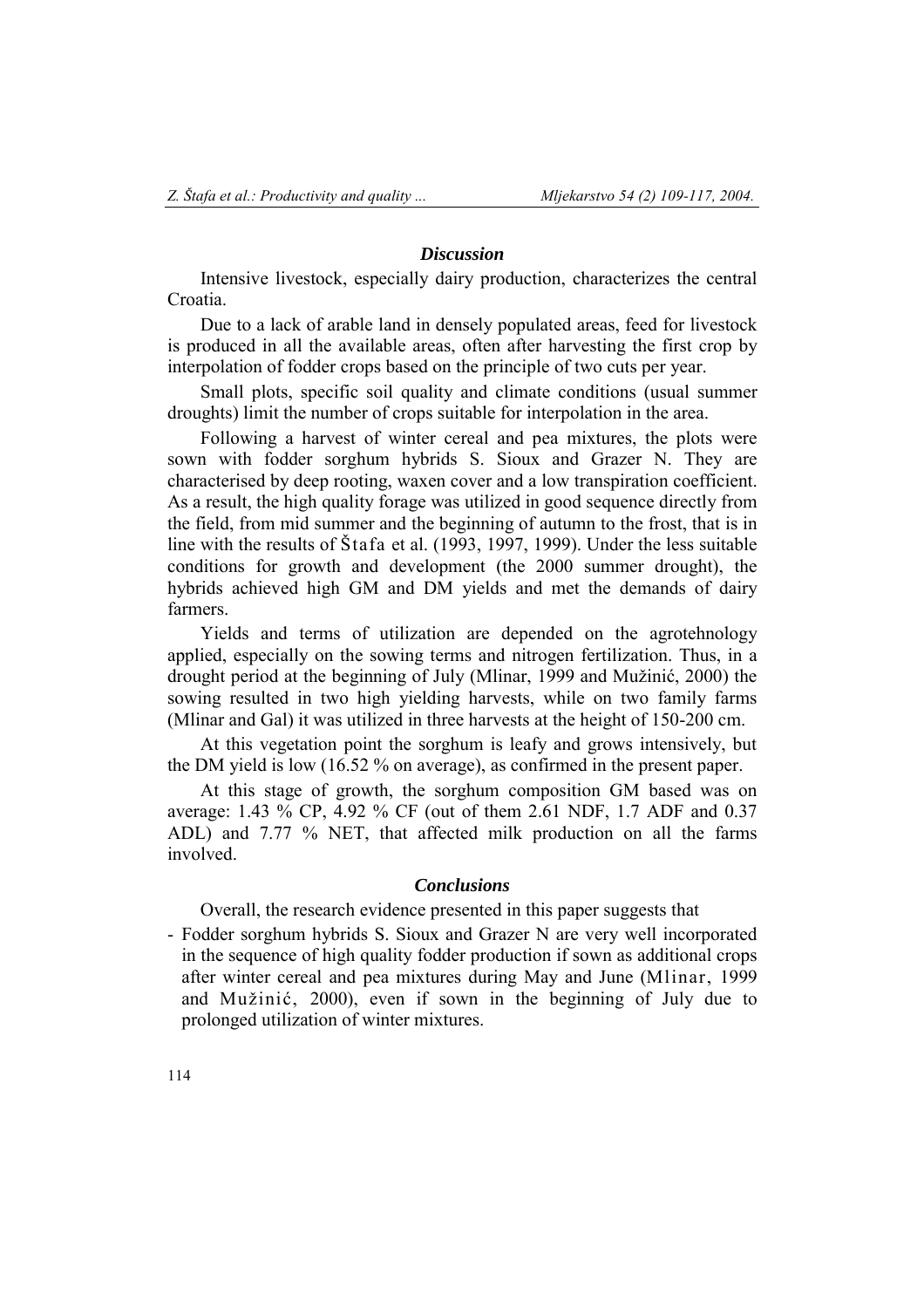- The utilization of both hybrids sown in May started in the second half of July. In the three harvests at 150-200 cm sward height, the average GM yield was 90.0 t/ ha<sup>-1</sup> (Gal) or 93.3 t ha<sup>-1</sup> (Mlinar), or 14.4 and 15.17 t ha<sup>-1</sup> DM yield respectively.
- At the vegetation phase of growing (150 to 200 cm) the mean DM content for both hybrids was 16.52 %. The GM based CF concentration was 4.92 on average, while the DM based was 29.8 %, out of which 57.4 % NDF, 28.8% ADF and 13.8 % LDF. The GM based CP concentration was 1.87 % or 1.28% DCP, while the DM based was 11.28 % and 7.75 % respectively. On average, 1093 kg of DCP were achieved per ha.
- The GM based NET concentration was 7.5 %, while the DM based was 47.0%
- Per 1kg of GM and DM, 1.05 and 6.38 MJ NEL respectively was determined.
- The NEL value achieved per 1 ha area was 90.0 GJ in average and varied from 80.0 (Mužinić) to 98.0 (Mlinar).

# *PRODUKTIVNOST I KAKVOĆA HIBRIDA KRMNOG SIRKA S. SIOUX I GRAZER N NA OBITELJSKIM GOSPODARSTVIMA*

## *Sažetak*

*U nizinskom području sjeverne Hrvatske između rijeka Save i Drave koja su gusto naseljena na usitnjenim i nedovoljno uređenim površinama, različitih tipova tala, malih obiteljskih gospodarstava provedena su istraživanja interpolacije krmnog sirka kao druge kulture (naknadna kultura). Utvrđivani su prinosi i kakvoća proizvedene krme. U trogodišnjem prosjeku na četiri gospodarstva na različitim lokacijama i uvjetima postignuto je u prosjeku 85,4 (73,0 do 93,3) t/ha zelene mase, odnosno 14,11 (12,93-15,17) t/ha suhe tvari. U prosjeku u suhoj tvari (ST) je utvrđeno 29,8 % surovih vlakana (57,4 NDF, 28,8 % ADF i 13,8 % LDF), 11,28 % surovih, odnosno 7,75 % probavljivih surovih bjelančevina (PSB) i 6,38 MJ NEL u kg ST. U prosjeku je postignuto 1093 kg/ha PSB, odnosno 90,00 GJ NEL.* 

*Ključne riječi: krmni sirak, interpolacija, prinos zelene mase, prinos suhe tvari, kakvoća krme, probavljivi surovi proteini, netto energija u laktaciji*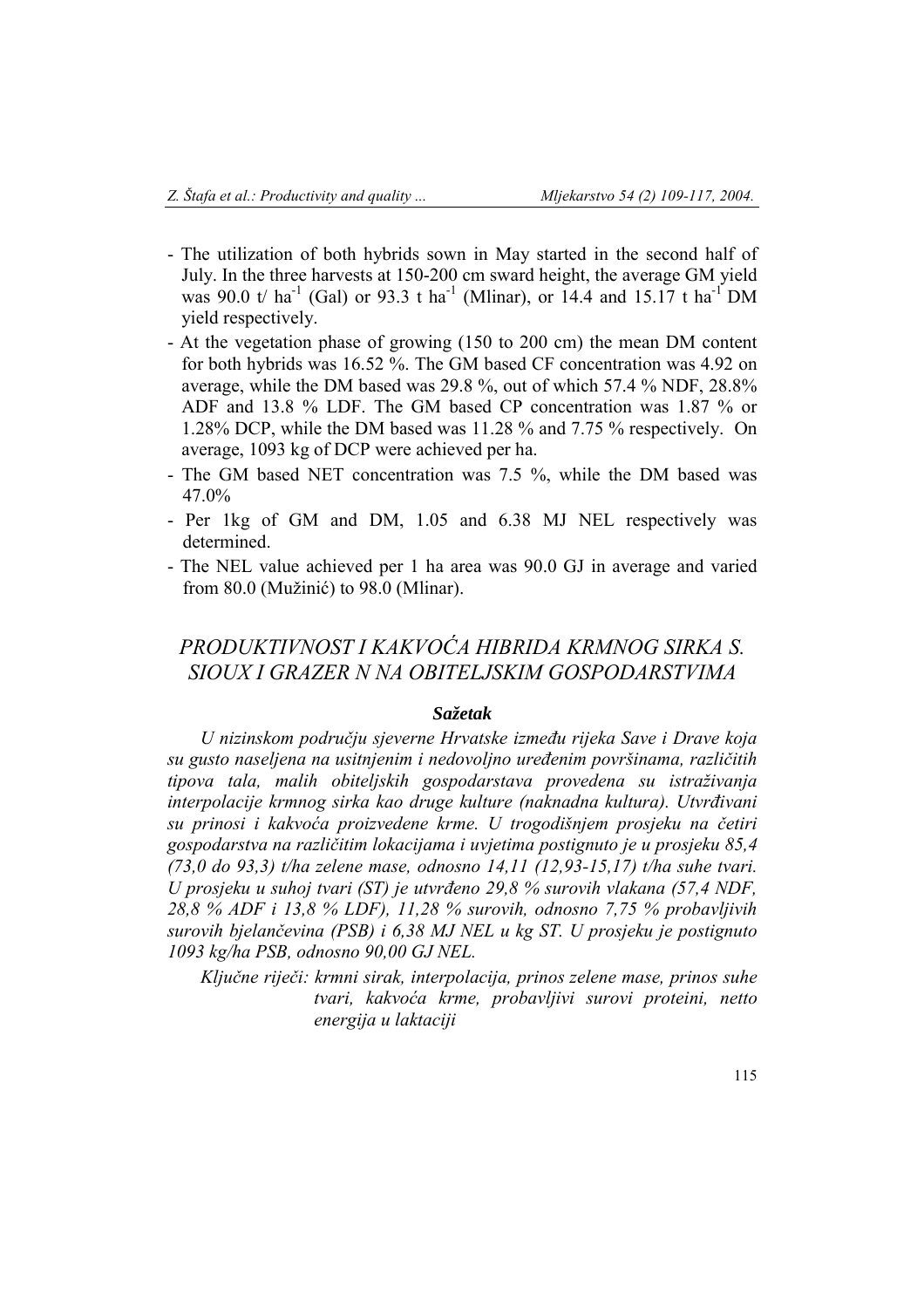### *Literature*

A.O.A.C. Association of Official Analitical Chemists (1984). Official Methods of Analysis, 14th ed., Association of Official Analytical Chemists, Washington, DC.

BOGUNOVIĆ I SUR. (1999) Pedološka karta RH.

ČIŽEK J. (1970): Proizvodnja i korištenje krmnog bilja, Zagreb

ĐORĐEVIĆ V., ŠEPUT M., NENADIĆ N. (1972): Prilog proizvodnji stočne hrane u sukcesiji (zeleni konvejer). II Jugoslovenski simpozij o krmnom bilju, Kruševac 25-28.VI.

KOROŠEC J. (1998): Vloga in izbor krmnih dosevkov kot surovine za silažo v zeleni krmni verigi v sušnem obdobju poleta v subpanonskem klimatskem območju. Zbornik pradavanj 7. posavetovanja o prehrani domačih živali-«Zdravčevi-Erjavčevi dnevi» Radenci 26. i 27. listopada.

MARTIN J., LEONARD H. (1967): Ratarstvo (prijevod), Zagreb.

ŠOŠTARIĆ-PISAČIĆ K., GLIHA-BOTIĆ NJ. (1956): Naknadni krmni usjevi, Rezultati 10 godišnjih komparativnih pokusa u NRH. Biljna proizvodnja, Zagreb (5).

ŠOŠTARIĆ-PISAČIĆ K., GIKIĆ M., KURJAKOVIĆ VERA (1972): La productivite et la qualite de diverses Varietes Sorgho Fourrager et des Cultures similaires pourlensilage, en 1969. et 1970. Proc. of the sixth Meeting of the Maize and Sorghum Selection of Eucarpia, Frissing, Weichenstephan.

ŠOŠTARIĆ-PISAČIĆ K., GIKIĆ M. (1972): Les Varietes du Sorgo Fourragger en comparaison avec les Cultures similaires pour le Fourrage Vert en 1969. et 1970. 415-432 Ibidem

ŠOŠTARIĆ-PISAČIĆ K., KURJAKOVIĆ VERA (1972): Effect of Nitrogen fertilisation on Yield and nitrogen Protein, HCN and Nitrate contens of Hyber MV-301 in 1969 to 1970. Proceedings of the 7 Meeting of Eucarpia Maize and Sorghum Section, 433-448 Ibidem

ŠTAFA Z., DANJEK I., CRNOBRNJA LEONELLA I DOGAN ZDENKA (1993): Proizvodnja krme za 15.000 l mlijeka s 1 hektara, Poljoprivredne aktualnosti br. 29, sv. 33-4, str. 483-492.

ŠTAFA Z., KNEŽEVIĆ M., STIPIĆ N. (1994): Proizvodnja krme na oranicama i travnjacima kao tehnološka osnovica za proizvodnju mlijeka i mesa u govedarskoj proizvodnji. Poljoprivreda i proizvodnja hrane u novom europskom okruženju. Hrvatska akademija znanosti i umjetnosti, Zagreb, 16 i 17.12. Zbornik radova 161-170.

ŠTAFA Z., DANJEK I. (1997): Proizvodnja kvalitetne krme u slijedu kao tehnološka osnovica za visoku proizvodnju mlijeka po hektaru, Zagreb, Mljekarstvo, 47 (1), 3-16.

ŠTAFA Z., GRGIĆ Z., MAĆEŠIĆ D., DANJEK I., UHER D. (1998): Proizvodnja krme u slijedu na obiteljskom gospodarstvu, Zagreb, Mljekarstvo, 48 (4), 211-226.

ŠTAFA Z. (1988): Krmni međuusjevi u proizvodnji mesa i mlijeka, Agronomski glasnik br. 1; 75-86, Zagreb.